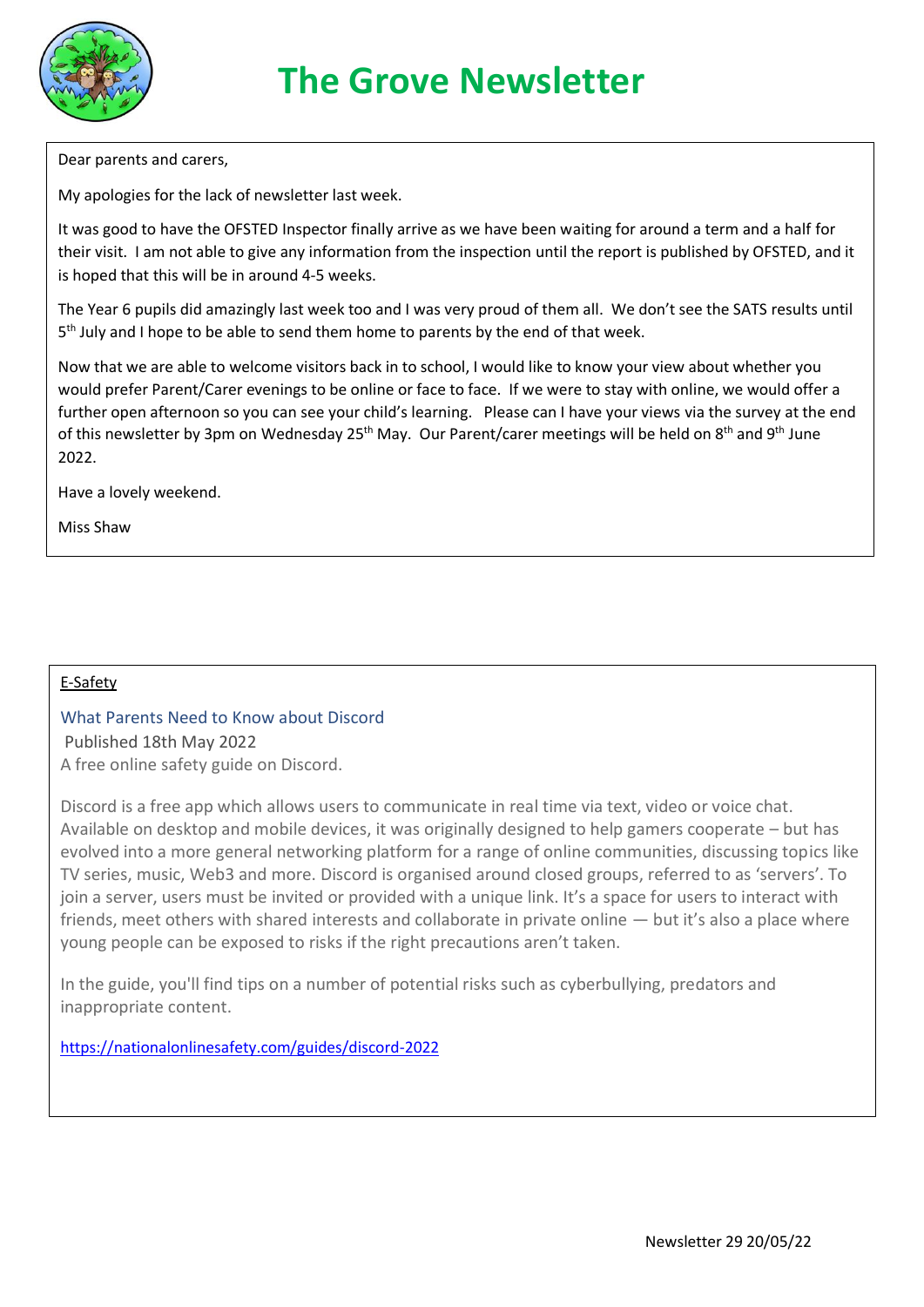

**Attendance**

## **The Grove Newsletter**

 $\bullet$ 

| <b>Class Name</b>   | % attendance from Monday 16 <sup>th</sup> May - Friday 20 <sup>th</sup> May |
|---------------------|-----------------------------------------------------------------------------|
| The Aviary          | 69%                                                                         |
| Gosling             | 95%                                                                         |
| Wren                | 86%                                                                         |
| Ostrich             | 91%                                                                         |
| <b>Kookaburra</b>   | 98%                                                                         |
| Flamingo            | 93%                                                                         |
| Woodpecker          | 92%                                                                         |
| Toucan              | 95%                                                                         |
| Hummingbird         | 91%                                                                         |
| <b>Whole School</b> | 92%                                                                         |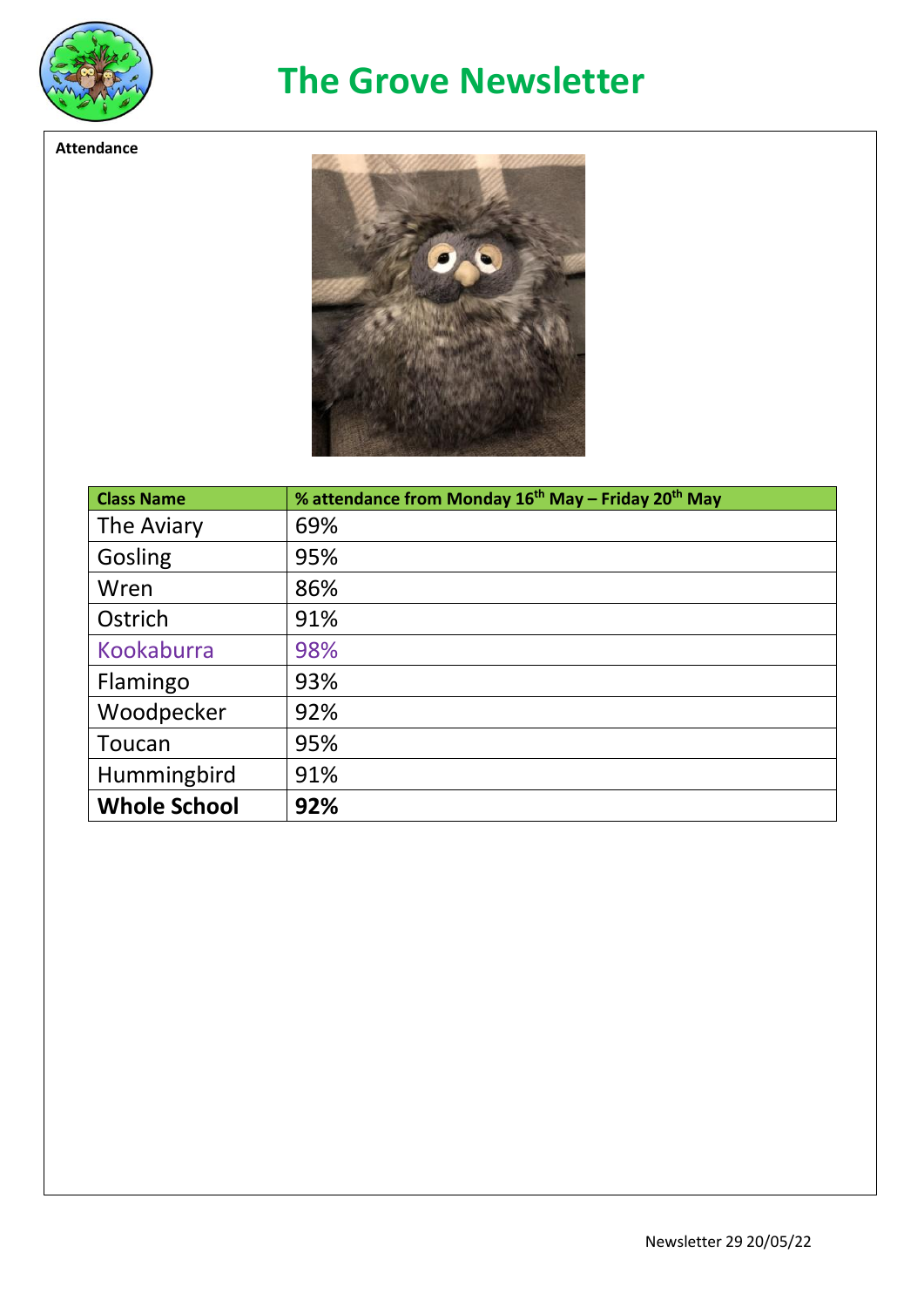

# **The Grove Newsletter**



#### Rosettes at achievement assembly have been presented to:

<u>Fríday 20th May</u>

Toucan: Katelyn, Raaida

Hummingbird: Jack, Seren

Woodpecker: Joshua, Eshaal

Flamingo: Jonathan, Yunus

Kookaburra: Noah, Alisha

Ostrich: Layla, Izzy

Wren: Alan, Yuan-Yuan

Gosling: Abid, Nahad

Aviary: Muhayaddin, Zach